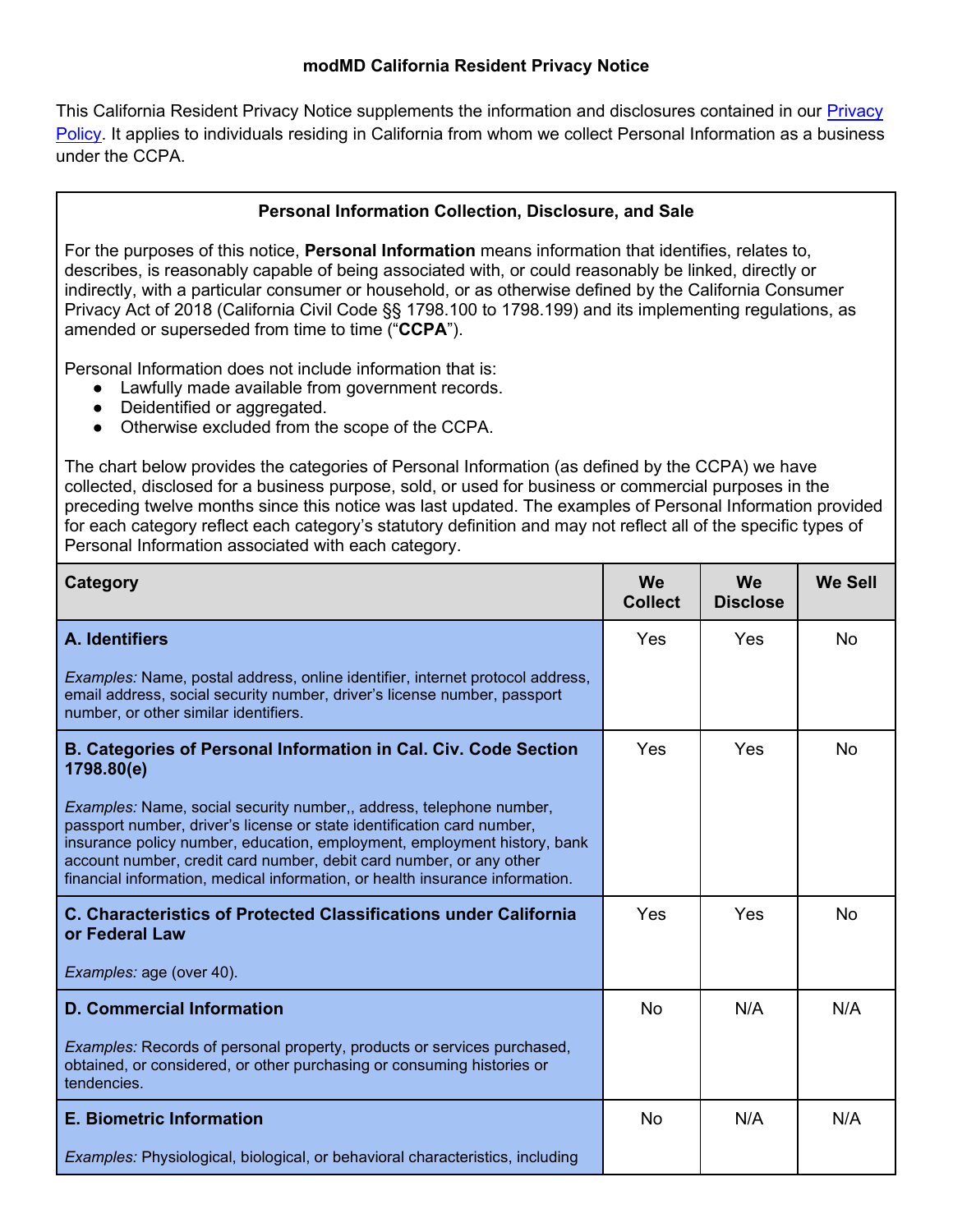| DNA, that can be used, singly or in combination with each other or with other<br>identifying data, to establish individual identity, such as imagery of the iris,<br>retina, fingerprint, face, hand, palm, vein patterns, and voice recordings, from<br>which an identifier template, such as a faceprint, a minutiae template, or a<br>voiceprint, can be extracted, and keystroke patterns or rhythms, gait patterns<br>or rhythms, and sleep, health, or exercise data that contain identifying<br>information. |           |     |           |
|---------------------------------------------------------------------------------------------------------------------------------------------------------------------------------------------------------------------------------------------------------------------------------------------------------------------------------------------------------------------------------------------------------------------------------------------------------------------------------------------------------------------|-----------|-----|-----------|
| F. Internet or Other Electronic Network Activity Information                                                                                                                                                                                                                                                                                                                                                                                                                                                        | Yes       | Yes | <b>No</b> |
| <b>Examples:</b> Browsing history, search history, and information regarding a<br>consumer's interaction with an internet website, application or advertisement.                                                                                                                                                                                                                                                                                                                                                    |           |     |           |
| <b>G. Geolocation Data</b>                                                                                                                                                                                                                                                                                                                                                                                                                                                                                          | <b>No</b> | N/A | N/A       |
| Example: Precise physical location.                                                                                                                                                                                                                                                                                                                                                                                                                                                                                 |           |     |           |
| H. Sensory Information                                                                                                                                                                                                                                                                                                                                                                                                                                                                                              | <b>No</b> | N/A | N/A       |
| Examples: Social media profile images.                                                                                                                                                                                                                                                                                                                                                                                                                                                                              |           |     |           |
| I. Professional or employment-related information                                                                                                                                                                                                                                                                                                                                                                                                                                                                   | <b>No</b> | N/A | N/A       |
| Examples: Job application or resume information, past and current job<br>history, and job performance information.                                                                                                                                                                                                                                                                                                                                                                                                  |           |     |           |
| J. Non-Public Education Information (as defined in 20 U.S.C.<br>1232g; 34 C.F.R. Part 99)                                                                                                                                                                                                                                                                                                                                                                                                                           | <b>No</b> | N/A | N/A       |
| Examples: Records that are directly related to a student maintained by an<br>educational agency or institution or by a party acting for the agency or<br>institution.                                                                                                                                                                                                                                                                                                                                               |           |     |           |
| K. Inferences Drawn from Personal Information                                                                                                                                                                                                                                                                                                                                                                                                                                                                       | <b>No</b> | N/A | N/A       |
| Examples: Consumer profiles reflecting a consumer's preferences,<br>characteristics, psychological trends, predispositions, behavior, attitudes,<br>intelligence, abilities, and aptitudes.                                                                                                                                                                                                                                                                                                                         |           |     |           |

## **Use of Personal Information**

We collect, use, and disclose your Personal Information in accordance with the specific business and commercial purposes below:

- 1. **Providing Services**: Providing our services.
- 2. **Communicating**: Communicating with you, providing you with updates and other information relating to our services, providing information that you request, responding to comments and questions, and otherwise providing customer support.
- 3. **Sending Messages**: Sending you text messages or push notifications.
- 4. **Facilitating Payments**: Facilitating transactions and payments.
- 5. **Deidentification and Aggregation**: De-identifying and aggregating information collected through our services and using it as indicated in our Privacy Policy.
- 6. **Job Applications**: Processing your job application.
- 7. **Safety Issues**: Responding to trust and safety issues that may arise.
- 8. **Compliance**: For compliance purposes, including enforcing our Terms of Service or other legal rights, or as may be required by applicable laws and regulations or requested by any judicial process or governmental agency.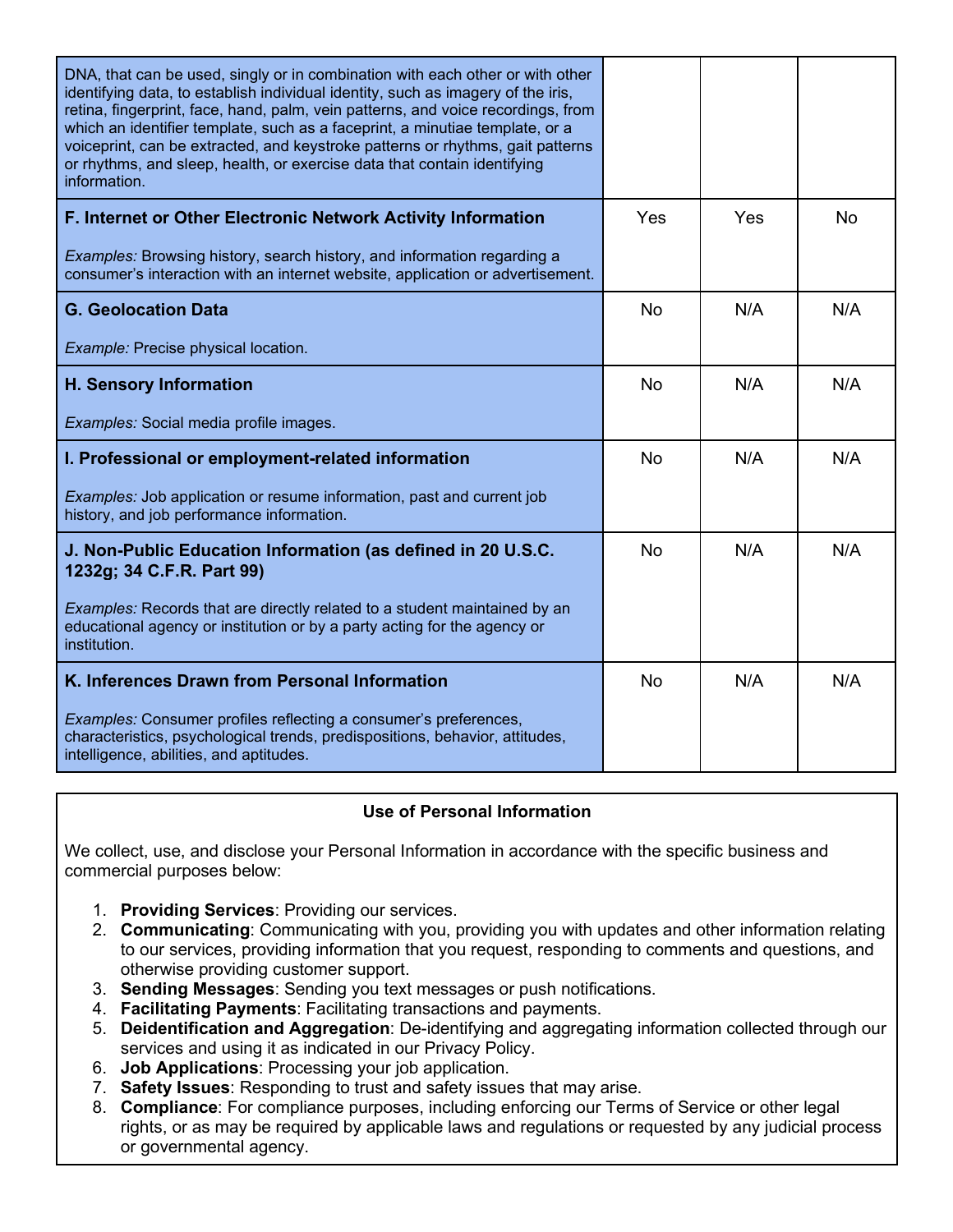- 9. **Auditing Interactions**: Auditing related to a current interaction with you and concurrent transactions.
- 10. **Fraud and Incident Prevention**: Detecting security incidents, protecting against malicious, deceptive, fraudulent, or illegal activity, and prosecuting those responsible for that activity.
- 11. **Debugging**: Debugging to identify and repair errors that impair existing intended functionality.
- 12. **Transient Use**: Short-term, transient use.
- 13. **Contracting Vendors**: Contracting with service providers to perform services on our behalf or on their behalf, including maintaining or servicing accounts, providing customer service, processing or fulfilling testing and transactions, verifying customer information, processing payments, providing advertising or marketing services, providing analytic services, or providing similar services on behalf of the business or service provider.
- 14. **Research**: Undertaking internal research for technological development and demonstration.
- 15. **Improving Our Services**: Undertaking activities to verify or maintain the quality or safety of our services, and to improve, upgrade, or enhance our services.
- 16. **Enabling Transactions**: Otherwise enabling or effecting, directly or indirectly, a commercial transaction.
- 17. **Notified Purpose**: For other purposes for which we provide specific notice at the time the information is collected.

## **Collection of Personal Information**

In the preceding twelve months since this notice was last updated, we have collected Personal Information from the following categories of sources:

- 1. **You/Your Devices:** You or your devices directly.
- 2. **Users**: Other users of our services.
- 3. **Employers**: A party that has engaged or employed you.
- 4. **Analytics Providers**.

# **Disclosure of Personal Information**

Pursuant to our [Privacy Policy,](https://www.modmdlabs.com/privacy-policy) we share your Personal Information with the following categories of third parties:

### I. **Analytics Providers**.

- Personal Information we share: Identifiers, Categories of Personal Information in Cal. Civ. Code Section 1798.80(e), Internet or Other Electronic Network Activity Information.
- II. **Vendors**: Vendors and service providers.
	- Personal Information we share: Identifiers, Categories of Personal Information in Cal. Civ. Code Section 1798.80(e), Commercial Information, Sensory Information, Professional or Employment-Related Information, Inferences Drawn from Personal Information, and Characteristics of Protected Classifications under California or Federal Law.
- III. **Third Parties as Legally Required**: Third parties as required by law and similar disclosures.
	- Personal Information we share: Identifiers, Categories of Personal Information in Cal. Civ. Code Section 1798.80(e), Commercial Information, Sensory Information, Professional or Employment-Related Information, Inferences Drawn from Personal Information, and Characteristics of Protected Classifications under California or Federal Law.
- IV. **Third Parties in Merger/Acquisition**: Third parties in connection with a merger, sale, or asset transfer.
	- Personal Information we share: Identifiers, Categories of Personal Information in Cal. Civ. Code Section 1798.80(e), Commercial Information, Sensory Information, Professional or Employment-Related Information, Inferences Drawn from Personal Information, and Characteristics of Protected Classifications under California or Federal Law.
- V. **Third Parties with Consent**: Other third parties for whom we have obtained your permission to disclose your Personal Information.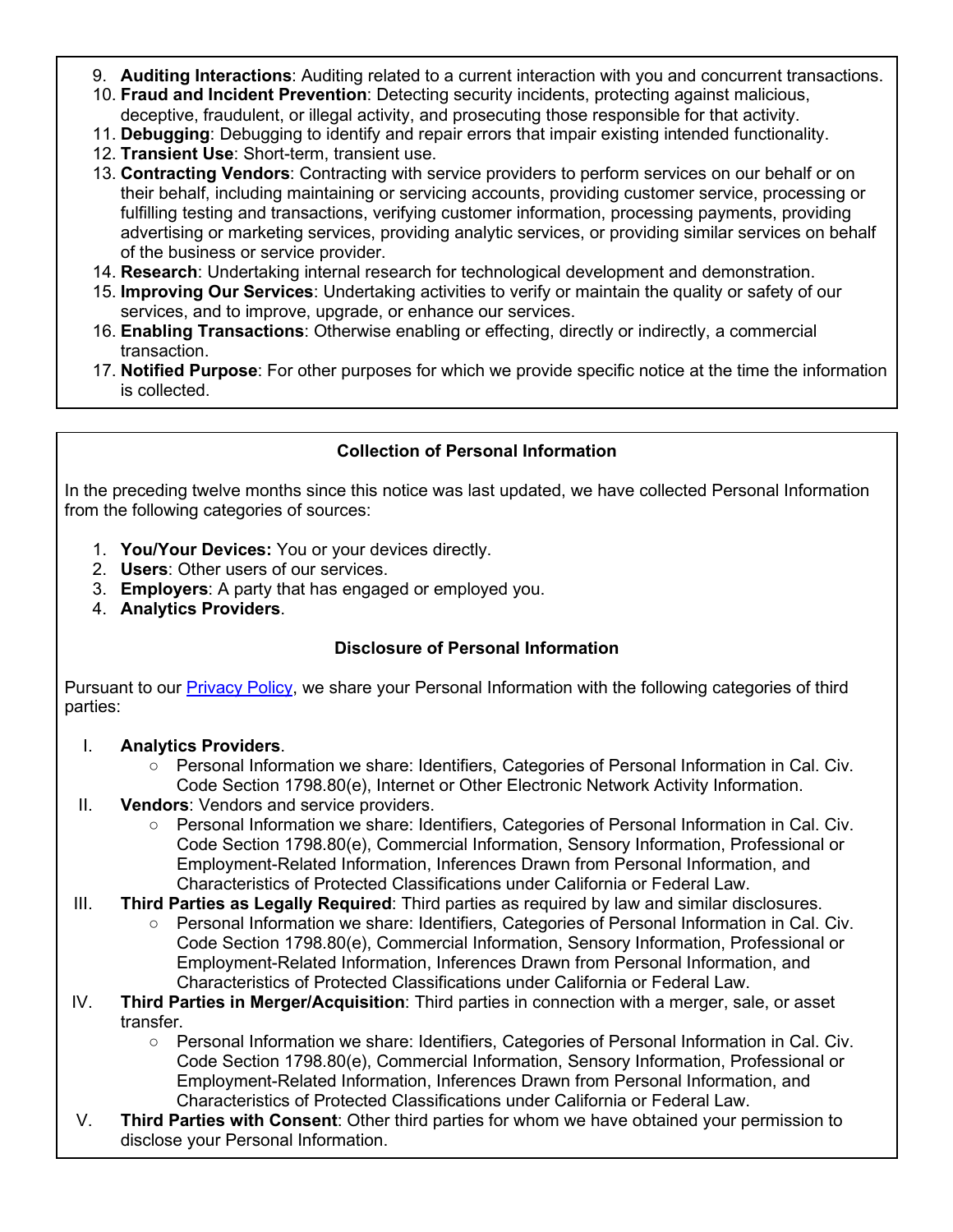○ Personal Information we share: Identifiers, Categories of Personal Information in Cal. Civ. Code Section 1798.80(e), Commercial Information, Sensory Information, Professional or Employment-Related Information, Inferences Drawn from Personal Information, and Characteristics of Protected Classifications under California or Federal Law.

# **Your California Privacy Rights**

If you are a California resident, you may exercise the following rights.

**Right to Know and Access.** You may submit a verifiable request for information regarding the: (1) categories of Personal Information collected, sold, or disclosed by us; (2) purposes for which categories of Personal Information are collected or sold by us; (3) categories of sources from which we collect Personal Information; (4) categories of third parties with whom we disclosed or sold Personal Information; and (5) specific pieces of Personal Information we have collected about you during the past twelve months.

**Right to Delete**. Subject to certain exceptions, you may submit a verifiable request that we delete Personal Information about you that we have collected from you.

**Verification.** Requests for access to or deletion of Personal Information are subject to our ability to reasonably verify your identity in light of the information requested and pursuant to relevant CCPA requirements, limitations, and regulations. To verify your access or deletion request, please provide us with your name, email address, and phone number associated with your account, and we will let you know if we need any additional information to verify your request.

**Right to Opt Out.** In some circumstances, you may opt out of the sale of your Personal Information. We do not sell your Personal Information.

**Right to Equal Service and Price.** You have the right not to receive discriminatory treatment for the exercise of your CCPA privacy rights, subject to certain limitations.

**Shine the Light.** We do not rent, sell, or share Personal Information with nonaffiliated companies for their direct marketing uses as contemplated by California's "Shine the Light" law (Civil Code § 1798.83), unless we have your permission.

**Submit Requests**. To exercise your rights under the CCPA, please call our toll-free number 833-663-6352, or email us at privacy@modmd.com.

**Authorizing an Agent**. If you are acting as an authorized agent to make a request to know, delete, or opt out on behalf of a California resident, please email us at privacy@modmd.com and attach a written authorization signed by the resident.

## **Contact Information**

If you have any questions, comments, or concerns about this notice or our processing activities, or you would like to exercise your privacy rights, please email us at privacy@modmd.com or write to us at:

modMD. PC ATTN: Privacy Officer